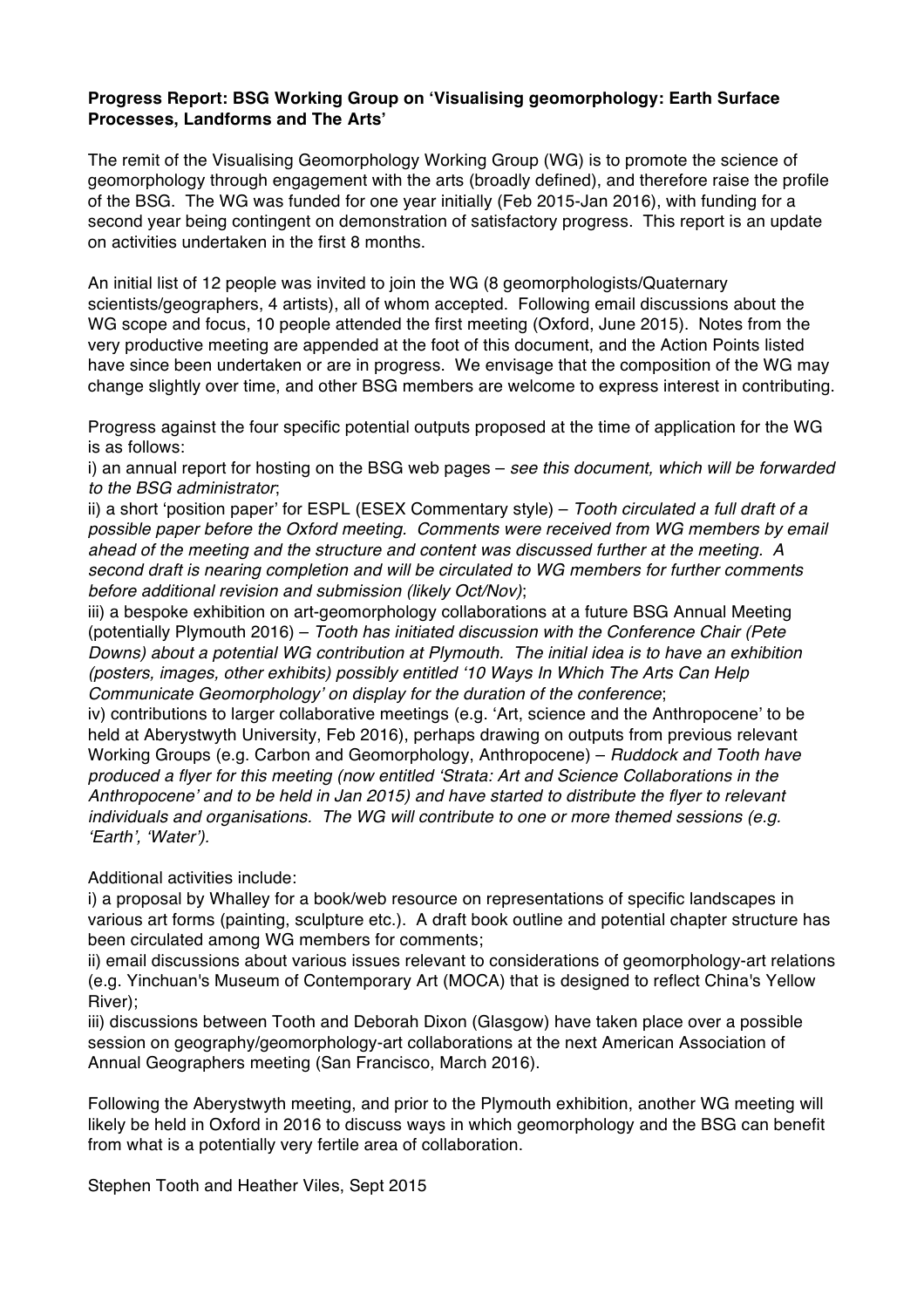## **Visualising!geomorphology:!BSG!working!group**

Notes from our first meeting, Oxford, 19th June 2015

**Present:** Stephen Tooth, Heather Viles, Brian Whalley, Julian Ruddock, Jessica Lloyd-Jones, Ant Dickson, Simon Dixon, Varyl Thorndycraft, Harriet Hawkins, Hywel Griffiths.

**Apologies:** Anna Falcini, Henry Lamb.

- 1. Stephen reviewed the background to, and aims and purpose of, the working group and highlighted the activities that we had outlined in our original application.
- 2. All participants spoke briefly on their particular interest and experience with art:geomorphology engagements. Topics covered included music and sound, video, poetry, lantern slides, landscape art, photography, sculpture, land art, performance. Some common themes were: an interest in illustrating environmental flux and change; combined use of LIDAR data for both science and artistic purposes; art as communication for key geomorphic issues such as processes, environmental history, and landforms; art:geomorphology relations and the Anthropocene. Harriet spoke about her experience with an AHRC project on sci:art collaborations and the need for us to think about questions such as: who are our audiences? what are the most relevant ways to engage with these audiences?
- 3. We discussed the draft of the ESEX paper and the comments received on it via Dropbox. All were happy with the overall structure and focus. Issues focused on included:
	- a. Getting the best title contributions welcome!
	- b. Acknowledging an earlier period where art and geomorphology were more closely linked.
	- c. Portraying a richer sense of current art practices and approaches including participatory art and multisensorial art. Action point: Stephen to propose a submission date and timetable to completion
- 4. Julian and Stephen introduced plans for a conference at Aberystwyth University (January 2016) on art:science and the Anthropocene with sessions on atmosphere, biosphere and geosphere. The group expressed enthusiasm for leading on, and taking part in, the geosphere section, and this would likely provide the opportunity for a second meeting of the working group (second year's worth of BSG funding permitting). Action point: Julian and Stephen to confirm dates and timetable
- 5. We discussed the possibility of the group putting on an exhibition in association with the 2016 BSG Conference in Plymouth (probably in September). Questions raised included: how can we provide a safe and secure space for exhibits? And could we get a journal to sponsor it?

*Action'point:''Stephen'and'Heather'to'consider'ideas'and'discuss'with'the'Plymouth' conference'organisers*

6. We discussed funding sources and potential activities to fund. Ideas centred on funding one or more artists to work with us, and establishing a network to generate further projects. A Leverhulme Artist in Residence bid would be attractive, but can